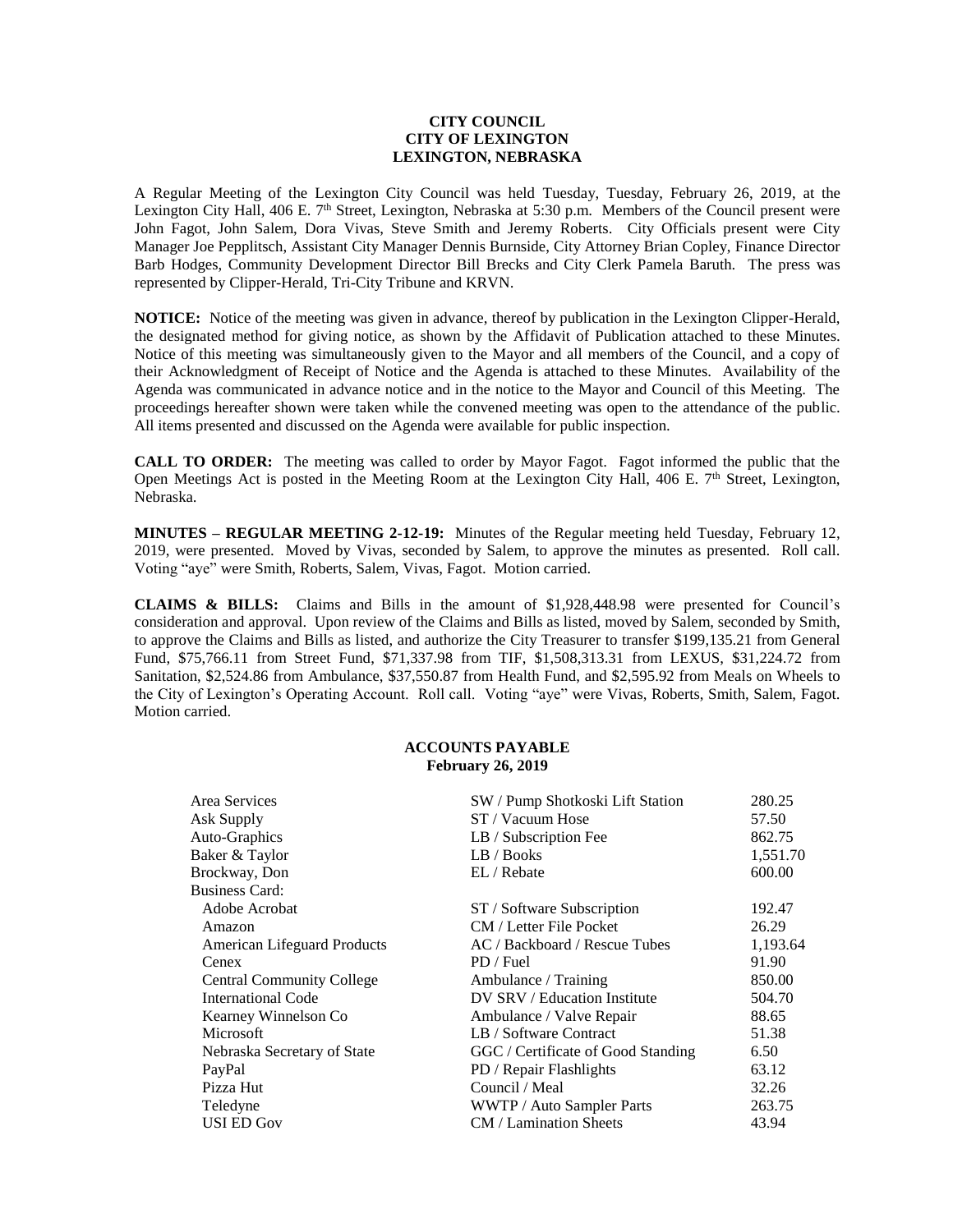| <b>USPS</b>                            | WR / Postage                             | 194.65       |
|----------------------------------------|------------------------------------------|--------------|
| Walmart.Com                            | PD / Cameras / Adapters                  | 475.62       |
| Cash-Wa Distributing                   | MOW / Food / Supplies                    | 800.84       |
| Center Point Large Print               | LB / Books                               | 180.36       |
| Chesterman Coca-Cola                   | PK / Beverages                           | 108.00       |
| Chief Supply Corp                      | PD / Name Plates                         | 59.05        |
| <b>Community Development Agency</b>    | EL / ST / Rebate / Commerce Road         | 59,077.98    |
| Core & Main                            | EL / Metering Upgrade                    | 8,513.18     |
| Danko                                  | FD / Protective Gear                     | 13,965.82    |
| Davis Energy                           | Fuel                                     | 2,144.87     |
| Ebsco                                  | LB / Periodicals                         | 689.69       |
| <b>Energy Pioneer Solutions</b>        | <b>EPS</b> Payments                      | 368.89       |
| Electrical Engineering & Equipment     | LB / OC / Light Bulbs                    | 153.18       |
| <b>Electronic Systems</b>              | GGC / LB / Alarm Inspection / Battery    | 162.00       |
| Fagot, Mark                            | EL / Rebate                              | 1,350.00     |
| Fastenal                               | ST / WWTP / Safety Glasses / Hardware    | 217.82       |
| Fyr-Tek                                | FD / Hoses / Valve Repair                | 2,380.68     |
| Gale/Cengage                           | LB / Books                               | 316.14       |
| Greater Lexington Corp                 | EL / Rebate                              | 4,900.00     |
| <b>Health Claims</b>                   | Claims                                   | 37,250.36    |
| Hernandez-Ramirez, Gerardo             | EL / Rebate                              | 1,125.00     |
| <b>Hiland Dairy Foods</b>              | MOW / Dairy Products                     | 168.23       |
| Holbein, Dahlas                        | Ambulance / FD / Vehicle Maintenance     | 1,500.00     |
| <b>HTM</b> Sales                       | SW / Liftstation Floats                  | 665.45       |
| IGS Solar                              | EL / Power Purchase                      | 19,041.10    |
| <b>Ingram Library Services</b>         | LB / Books                               | 80.92        |
| Labcorp Lincoln                        | Immunizations                            | 111.30       |
| Lexington Area Chamber of Commerce     | <b>Annual Banquet Tickets</b>            | 330.00       |
| Lexington Health Fund                  | Self-funding                             | 47,587.50    |
| <b>Lexington Newspapers</b>            | Publications                             | 220.86       |
| Lexington Regional Health              | Ambulance / Supplies                     | 190.00       |
| Lexus                                  | EL / Rebate                              | 875.00       |
| Lexus                                  | Utilities                                | 46,727.77    |
| Lopez, Domingo                         | EL / Rebate                              | 600.00       |
| Lopez, Laureano                        | EL / Rebate                              | 1,600.00     |
| Louthan & Wilson PC                    | Professional Fees                        | 1,200.00     |
| Martin Electric                        | WWTP / Lighting Supplies                 | 87.90        |
| <b>Master Pitching Machine</b>         | PK / Machine Parts                       | 191.28       |
| Matt Friend Truck Equipment            | ST / Snow Plow Edges / Sander Motors     | 1,377.51     |
| Mead Lumber                            | PK/WWTP/Anchors/Window/Hardware          | 97.74        |
| Micro-Marketing                        | LB / Books                               | 70.97        |
| <b>Midwest Connect</b>                 | EL / Postage Machine Print Cartridge     | 288.90       |
| Miller & Associates                    | Pro Services / Commerce Rd / E Viaduct   | 27,967.28    |
| Municipal Automation & Control         | WWTP / Equipment Repair                  | 222.78       |
| Nebraska Machinery                     | ST / Wear Plates                         | 2,520.37     |
| Nebraska Public Health Environment Lab | WR / Water Testing                       | 389.00       |
| Nebraska Public Power District         | Power Purchase                           | 1,181,079.34 |
| Nebraska Public Power District         | O & M                                    | 112,716.73   |
| Nebraska Total Care                    | Ambulance / Refund                       | 163.56       |
| Nebraskaland Tire                      | ST / Oil Leak Repairs                    | 161.08       |
| OCLC Inc                               | LB / Subscription                        | 141.55       |
| <b>Oliver Consulting</b>               | LB / Set Up / Update / Install Computers | 810.00       |
| Paulsen Inc                            | ST / Concrete                            | 352.62       |
| <b>Platte Valley Excavating</b>        | ST / Dirt Removal                        | 4,712.50     |
| Plum Creek Medical Group               | ST / DOT Physical                        | 170.00       |
| <b>Publishers Prime</b>                | LB / Books                               | 3,683.59     |
| Ramirez-Ortiz, Jorge                   | EL / Rebate                              | 600.00       |
|                                        |                                          |              |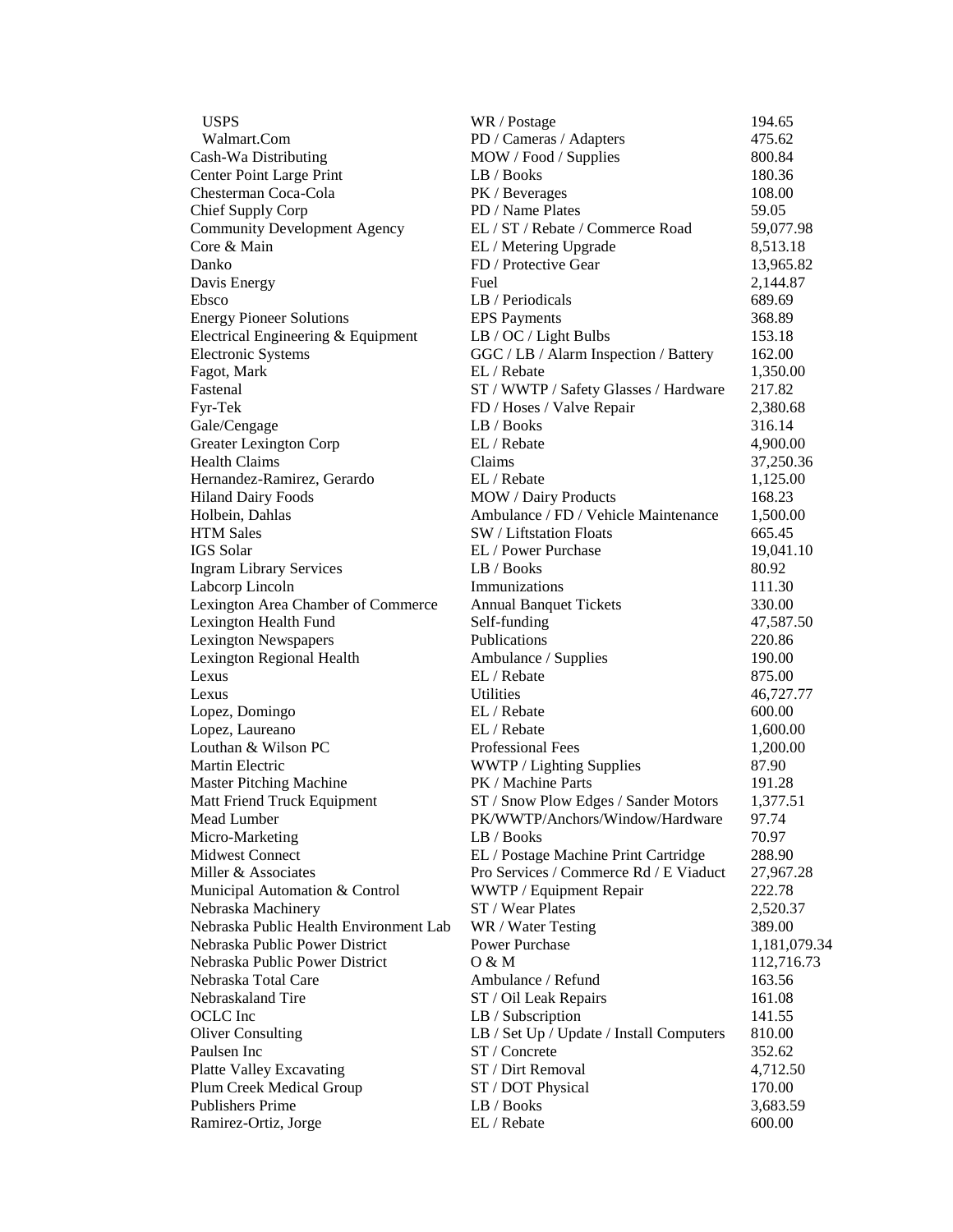| Razo, Manuel                        | EL / Rebate                                     | 600.00       |
|-------------------------------------|-------------------------------------------------|--------------|
| <b>Recorded Books</b>               | LB / Books                                      | 1,236.18     |
| Rodriguez, Thomas                   | EL / Rebate                                     | 700.00       |
| RuralMed                            | GGC / Foot Clinic                               | 140.00       |
| S & W Auto Parts                    | PK/ST/Tester/Cables/Light/ Wiper Blades         | 36.16        |
| Servi-Tech Laboratories             | WR / Shipping Charges                           | 17.37        |
| <b>Service Master</b>               | ND / GGC / LB / Janitorial Services             | 5,194.05     |
| Spectrum                            | Cable Service                                   | 23.57        |
| <b>TBK Transmissions</b>            | ST / Rebuild Transmission                       | 2,411.00     |
| <b>TO Haas</b>                      | PK / Tire Repair                                | 31.25        |
| TotalFunds                          | Postage                                         | 3,000.00     |
| Tri-City Trib                       | ND / Subscription                               | 31.50        |
| <b>US</b> Foods                     | MOW / Food                                      | 508.54       |
| <b>Verizon Wireless</b>             | Cell Phone Service                              | 399.35       |
| Village Uniform                     | GGC / Janitorial Supplies                       | 100.84       |
| Walmart                             | CM / LB / ST / WR / Supplies                    | 161.88       |
| Cash-Wa Distributing                | OC / Trash Can Liners                           | 44.20        |
| <b>Community Development Agency</b> | TIF / Pentad / True Value                       | 14,710.00    |
| <b>Consolidated Management Co</b>   | PD / Academy Meals                              | 7.88         |
| Dan's Sanitation                    | <b>Sanitation Fees</b>                          | 31,224.72    |
| Davis Energy                        | Fuel                                            | 1,524.73     |
| Dukes, Michael                      | PD / Training Meals                             | 97.50        |
| Fagot Refrigeration & Electric      | WWTP / HVAC Service                             | 85.00        |
| Great Western Bank-City Petty Cash  | PD / Meals / Uniform Alterations                | 20.00        |
| Hach Co                             | WWTP / Lab Testing Supplies                     | 219.45       |
| In The Swim                         | AC / Pool Umbrellas                             | 1,705.21     |
| Ingram Library Services Inc         | LB / Books                                      | 70.56        |
| Lexington City Payroll Account:     |                                                 |              |
| Payroll                             | Wages                                           | 148,920.70   |
| Social Security                     | Employer Portion / FICA Med                     | 11,084.62    |
| Union Bank & Trust                  | Employer Portion / Pension                      | 4,978.37     |
| Union Bank & Trust                  | Police Pension                                  | 2,846.65     |
| <b>ICMA</b>                         | <b>City Manager Pension</b>                     | 881.89       |
| Lexington, City of                  | <b>Franchise Fees</b>                           | 90,319.58    |
| Lexington Newspaper                 | Publications                                    | 17.58        |
| Lexington Volunteer Fire Department | FD / Training Mileage / Meals                   | 1,377.32     |
| Moore Medical                       | Ambulance / Medical Supplies / Equipment 767.70 |              |
| <b>Morris Press</b>                 | GGC / Newsletter                                | 309.33       |
| Nebraskaland Tire                   | ST / Maintenance / Tire Repair                  | 68.07        |
| <b>O'Reilly Auto Parts</b>          | ST / Alternator / Lube / Polish                 | 210.42       |
| Orthman Community YMCA              | Memberships                                     | 1,136.00     |
| Roberts, Matthew                    | PD / Training Meals                             | 97.50        |
| <b>Statewide Collections LLC</b>    | <b>Utility Collections</b>                      | 153.71       |
| <b>TASC</b>                         | <b>Administration Fees</b>                      | 189.21       |
| <b>Taste of Home Books</b>          | LB / Book                                       | 33.98        |
| TO Haas Tire Co                     | PD / Tires / Tire Repair                        | 689.43       |
| Walmart                             | LB / WWTP / Supplies                            | 168.22       |
|                                     |                                                 |              |
|                                     | <b>TOTAL CLAIMS:</b>                            | 1,928,448.98 |

**FINANCIAL REPORT:** Moved by Smith, seconded by Roberts, to accept the financial report for January 2019 as presented. Roll call. Voting "aye" were Vivas, Salem, Roberts, Smith, Fagot. Motion carried.

PUBLIC HEARING: Mayor Fagot opened a public hearing to consider an Application for Conditional Use Permit for a store-front church to be located at 503 North Washington. Brecks gave an overview of the project, noting the absence of available parking per zoning code requirements. Henry Arriaza, applicant, stated they are working to secure a permanent place to grow their congregation from the current 15-20 people. Worship times,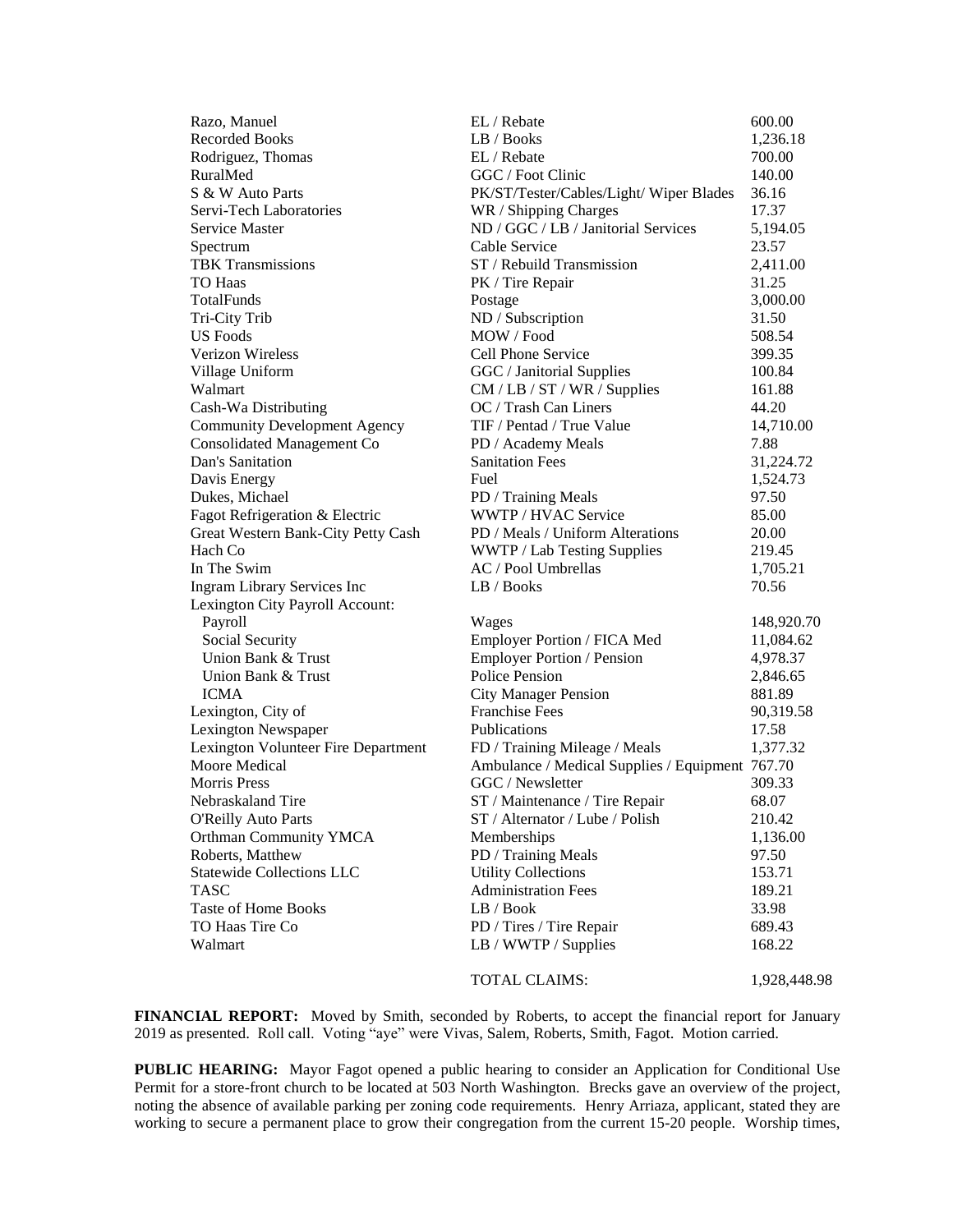available public parking and a draft CUP agreement were also discussed. There were no other public comments and the public hearing was closed. Following discussion, moved by Roberts, seconded by Vivas, to approve the Application for Conditional Use Permit and draft conditional use agreement as presented. Roll call. Voting "aye" were Smith, Vivas, Roberts, Fagot. Voting "nay" was Salem. Motion carries.

**AUDIT REPORT:** Amy Barth, Contryman Associates, presented the 2018 Audit Report, stating an unqualified opinion was issued. Following her report, moved by Smith, seconded by Roberts, to accept the 2018 Audit Report as presented. Roll call. Voting "aye" were Vivas, Salem, Roberts, Smith, Fagot. Motion carried.

**PUBLIC HEARING:** Mayor Fagot opened a public hearing to present and receive public comment on the proposed Lexington Economic Development Program 2020-2030 under the Local Option Municipal Economic Development Act. Pepplitsch reviewed the proposed program, highlighting eligible activities and activities of past programs. Following the presentation and no public comments, the public hearing was closed.

**RESOLUTION:** Resolution No. 2019-04 was presented. Following discussion, moved by Salem, seconded by Roberts, to approve Resolution No. 2019-04. Roll call. Voting "aye" were Vivas, Smith, Roberts, Salem, Fagot. Motion carried.

#### **RESOLUTION NO. 2019-04**

A RESOLUTION OF THE CITY OF LEXINGTON, DAWSON COUNTY, NEBRASKA, AUTHORIZING AND DIRECTING THAT A BALLOT ISSUE BE PLACED ON A SPECIAL ELECTION OF MAY 14, 2019 FOR CONSIDERATION BY THE ELECTORS OF THIS MUNICIPALITY TO CONSIDER THE ADOPTION OF THE LEXINGTON ECONOMIC DEVELOPMENT PROGRAM AS PRESENTED PER THE LOCAL OPTION MUNICIPAL ECONOMIC DEVELOPMENT ACT.

WHEREAS, the growth of the economy of the City of Lexington is critical to the city's ability to grow and prosper in the future; and

WHEREAS, it is vital for Lexington to develop techniques that will encourage this necessary economic growth; and

WHEREAS, the Nebraska Legislature adopted the Local Option Municipal Economic Development Act giving cities the opportunity to use locally derived municipal revenues for economic and industrial development purposes; and

WHEREAS, this plan by state statue must include specific components, including the statement of a general economic development strategy; a statement of purpose describing general intent and goals; a description of the types of businesses and activities that will be eligible for assistance under the program; a description of the amount of funds to be collected from local sources; a statement of the length of time that the program will be in existence; a preliminary budget for the program; an application process for financial assistance to businesses; an administrative system for the program; a process to assure that laws and regulations are being met by municipalities and businesses; a process by which industrial lands might be identified for purchase; and a description of various detailed aspects of an economic development loan program; and

WHEREAS, to satisfy these requirements, the City of Lexington has caused the completion of and Economic Development Plan that meets these statutory requirements and presents a program that is appropriate to the needs of the community; and

WHEREAS, the Mayor and City Council desire to proceed with a local option municipal economic development program based upon this plan;

WHEREAS, the Mayor and City Council have held a public hearing regarding the adoption of an Economic Development Program using funds from existing local option sales tax;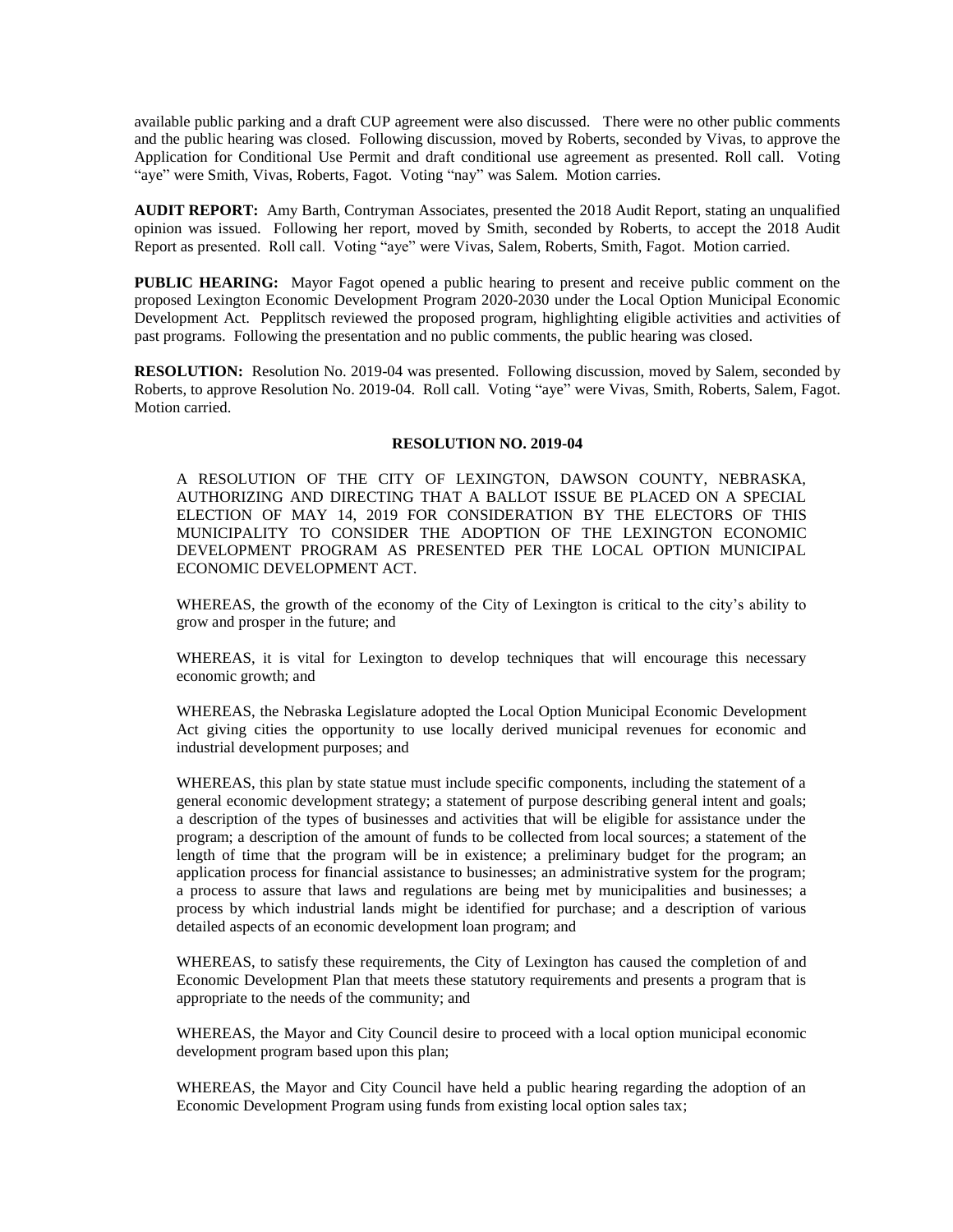NOW, THEREFORE, BE IT RESOLVED BY THE MAYOR AND CITY COUNCIL OF LEXINGTON THAT:

1.The attached Economic Development Program is adopted as the official Economic Development Program for the City of Lexington, pursuant to the requirements of Section 11 of the Local Option Municipal Economic Development Act of 1991; and

2.That this Plan shall be maintained on file with the City Clerk, who shall make it available for the public to review during regular business hours; and

3.It is the intent of the Mayor and City Council to place approval of a local option economic development program to implement this Plan before the voters of the City of Lexington on May 14, 2019.

4.That the County Clerk of Dawson County, Nebraska, is directed to submit to the voters of said City the following proposition:

#### **Issue #1**

"Shall the City of Lexington establish an Economic Development Program as described in its adopted Economic Development Plan by appropriating annually from local sources of revenue \$167,500.00 for 10 years?"

[ ] YES (For the Program)

[ ] NO (Against the Program)

# **Terms and Conditions of the Program.**

A. The goals of the program shall be to create well-paying jobs for the citizens of Lexington; to expand labor markets of Lexington and Dawson County; to attract new capital investment to the community to broaden the tax base; to retain existing jobs and make existing businesses more competitive and profitable; and provide economic diversification to ensure economic stability and vitality for the City of Lexington and surrounding areas.

B. Funds for the program may be used for the following purposes: public works improvements, job credits, purchase of real estate, technical assistance, recruitment expenses, loans or grants for fixed assets or working capital, location expenses, loan guarantees, job training assistance, building rehabilitation, small business development, tourism, contracting for administration of program, issuance of bonds, construction or rehabilitation of workforce housing, and as otherwise established by Nebraska law.

C. The Program shall commence May 1, 2020, and end April 30, 2030, a ten (10) year period.

D. Collection of funds shall begin May 1, 2020 and end April 30, 2030.

E. The source from which funds are to be collected shall be \$167,500 annually (approximately 1/8th) of the City's existing 1% Local Option Sales Tax.

F. The total amount to be collected from the local sources of revenue for the Economic Development Program will be \$1,675,000 over a 10-year period, or \$167,500 annually.

# **Passed and approved this 26th day of February, 2019.**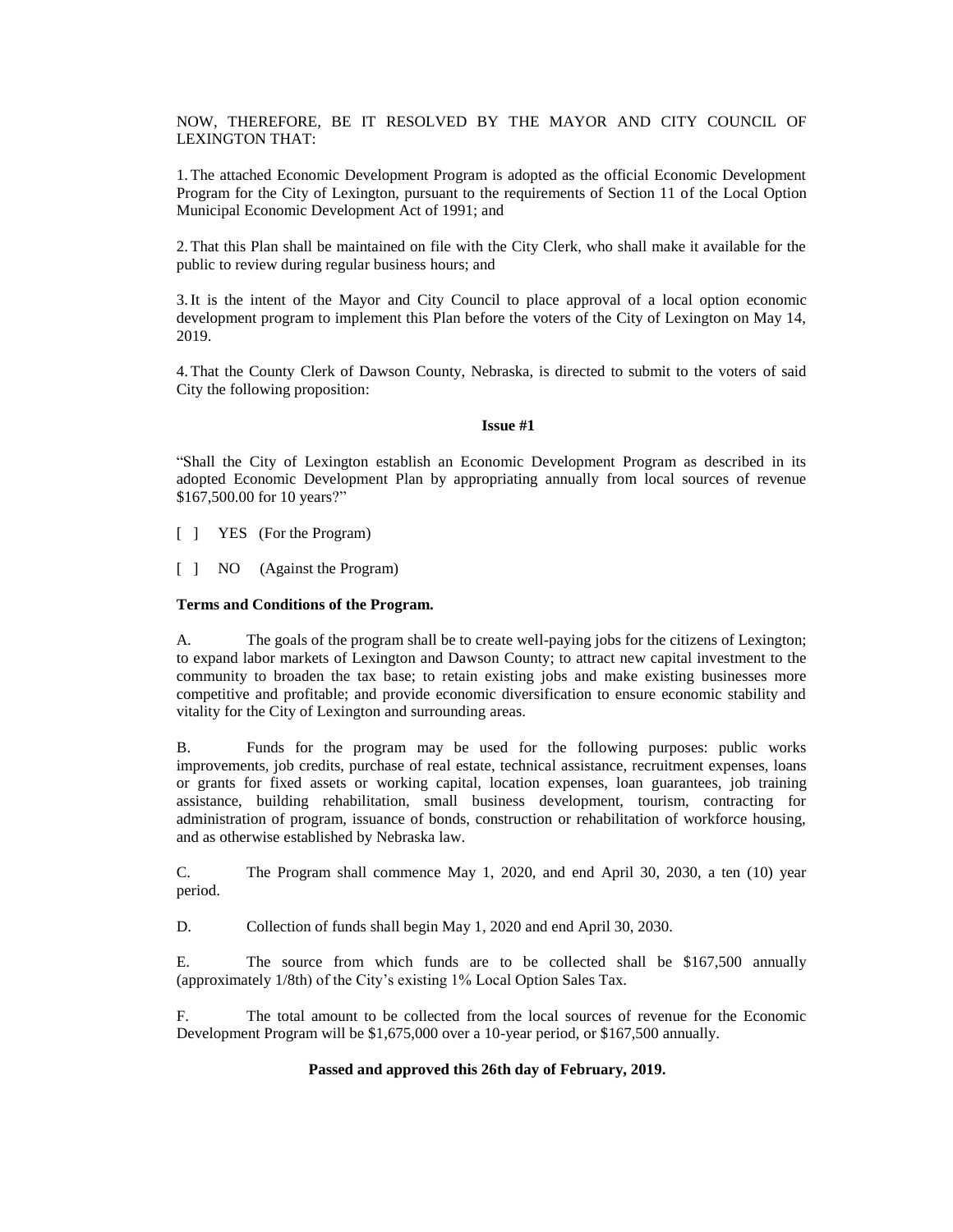**RESOLUTION:** Resolution No. 2019-05 was presented. Following discussion, moved by Vivas, seconded by Smith, to approve Resolution No. 2019-05. Roll call. Voting "aye" were Salem, Roberts, Smith, Vivas, Fagot. Motion carried.

### **RESOLUTION NO. 2019-05**

A RESOLUTION OF THE CITY OF LEXINGTON, DAWSON COUNTY, NEBRASKA, AUTHORIZING AND DIRECTING THAT A BALLOT ISSUE BE PLACED ON A SPECIAL ELECTION ON MAY 14, 2019 FOR CONSIDERATION BY THE ELECTORS OF THIS MUNICIPALITY TO CONSIDER THE USE OF EXISTING SALES TAX REVENUE TO FUND THE LEXINGTON ECONOMIC DEVELOPMENT PROGRAM AS PRESENTED PER THE LOCAL OPTION MUNICIPAL ECONOMIC DEVELOPMENT ACT.

WHEREAS, the Lexington City Council has approved the Lexington Economic Development Program Plan as authorized by the Local Option Municipal Economic Development Act; and

WHEREAS, said Local Option Municipal Economic Development Act authorizes the municipality to utilize city sales tax for the funding of said economic development program upon approval of the electors of the municipality.

# BE IT THEREFORE RESOLVED BY THE MAYOR AND CITY COUNCIL OF LEXINGTON, DAWSON COUNTY, NEBRASKA:

1.There shall be submitted to the electors of the City of Lexington, at a special election to be held May 14, 2019, the issue of whether the City of Lexington should adopt an ordinance authorizing use of \$167,500 annually (approximately 1/8th) of the City's existing 1% Local Option Sales Tax to fund the Lexington Economic Development Program.

2.That the County Clerk of Dawson County, Nebraska, is directed to submit to the voters of said City the following proposition:

### **Issue #2**

"Shall the Mayor and the City Council of the City of Lexington, Nebraska, be authorized to use \$167,500 annually (approximately 1/8th) of the City's existing 1% Local Option Sales Tax to fund the Lexington Economic Development Program to create jobs and ensure the economic stability and vitality of Lexington, Nebraska for a ten-year period beginning May 1, 2020 and ending April 30, 2030."

 $\begin{bmatrix} 1 & Y_{\text{es}} & & \end{bmatrix}$   $\begin{bmatrix} 1 & No \end{bmatrix}$ 

#### **Passed and approved this 26th day of February, 2019.**

**PUBLIC HEARING:** Mayor Fagot opened a public hearing to discuss the proposed 1- & 6-Year Street Improvement Plan. Pepplitsch review the proposed plan. Following discussion, the public hearing was closed. Resolution No. 2019-06 was presented. Moved by Roberts, seconded by Salem, to approve Resolution No. 2019-06. Roll call. Voting "aye" were Vivas, Smith, Salem, Roberts, Fagot. Motion carried.

# **RESOLUTION OF ADOPTION 2019-06**

BE IT RESOLVED by the Mayor and City Council of Lexington, Nebraska that the attached Oneand Six-Year Street Improvement Programs are hereby adopted by said City Council.

BE IT FURTHER RESOLVED, this Program was approved:

Approved as presented